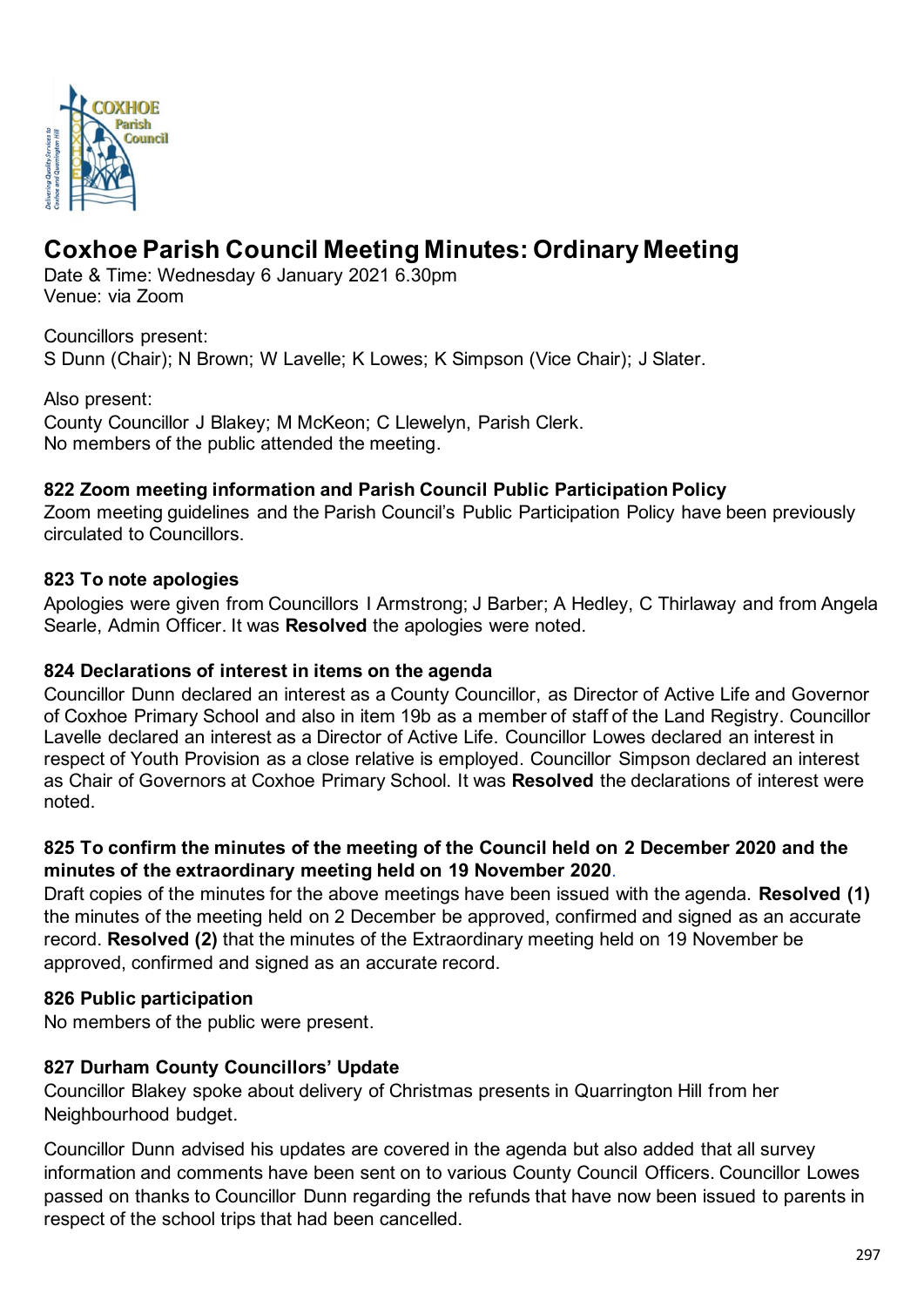**Resolved** the information is noted.

**828 Councillors' reports of attendance at meetings and events on behalf of the Parish Council** No updates.

#### **829 Receipt of Committee minutes**

a) Approved Events, Environment and Finance Committee Minutes 16 November 2020

b) Draft Events, Environment and Finance Committee Minutes 7 December 2020

It was **Resolved** that the Committee minutes above were received and noted.

#### **830 Financial matters**

a) Finance Report, Bank Reconciliation and Payment Schedule

The Clerk had circulated the Finance Report, Bank Reconciliation to 18 December 2020 with the agenda.

**Resolved (1)** the Clerk will be arranging a bank transfer and the bank balances and reconciliation to 18 December are noted.

The Clerk had sent details of employee costs for the month of December. **Resolved (2)** the employee costs were noted and approved.

The payments below were submitted for approval.

**January** 

| <b>No</b>      | <b>Payee</b>                                 | <b>Description</b>                                                | <b>Amount</b> |
|----------------|----------------------------------------------|-------------------------------------------------------------------|---------------|
| 1              | <b>Staff</b>                                 | <b>Salaries</b>                                                   | £3,761.02     |
| $\overline{2}$ | <b>NEST</b>                                  | <b>Employer &amp; Employees' Pension Contributions</b>            | £219.09       |
| 3              | <b>HMRC</b>                                  | <b>Employer Liabilities</b>                                       | £876.65       |
| 4              | <b>SE Landscaping</b>                        | <b>Grounds Maintenance Contract</b>                               | £884.90       |
| 5              | <b>BT</b>                                    | Landline & internet                                               | £50.64        |
| $\overline{6}$ | <b>ITC</b>                                   | Sophos Internet Security & One drive storage<br>£10.80            |               |
| $\overline{7}$ | Vodafone                                     | 3 x Mobile Phones                                                 |               |
| 8              | <b>Wave Water</b>                            | <b>Quarrington Hill Allotments Water Supply</b>                   | £188.37       |
| 9              | <b>Scottish Power</b>                        | <b>Memorial Garden Lighting</b>                                   | £11.00        |
| 10             | <b>G Smith Electrical</b><br><b>Services</b> | Installation and dismantle of Christmas lights<br>£1,416.00       |               |
| 11             | <b>Thinford Nurseries</b>                    | Winter planting Coxhoe and Quarrington Hill                       | £894.00       |
| 12             | <b>Mazars Auditors</b>                       | External Audit of 2019 to 20 Accounts (gross<br>amount re-stated) | £480.00       |
| 13             | <b>Royal British</b>                         | <b>Remembrance Wreaths</b>                                        | £344.00       |
|                | <b>Legion Poppy</b>                          |                                                                   |               |
|                | <b>Appeal</b>                                | <b>Section 137 payment</b>                                        |               |
| 14             | <b>JDM Doors Ltd</b>                         | Roller Shutter Doors for Pavilion                                 | £1,680.00     |
| 15             | <b>MKM Building</b>                          | Slabs and carcassing for Pavilion                                 | £172.74       |
|                | <b>Supplies</b>                              |                                                                   |               |
| 16             | Spar                                         | Mobile Phone Top-up                                               | £15.00        |
| 17             | Post Office                                  | Postage Stamps                                                    | £10.40        |
| 18             | Spar                                         | Postage Stamps                                                    | £7.80         |
| 19             | Microsoft                                    | 365 Subscription                                                  |               |
| 20             | Zoom                                         | Zoom Subscription                                                 | £14.39        |
| 21             | Lloyds                                       | <b>Monthly Fee</b>                                                | £6.00         |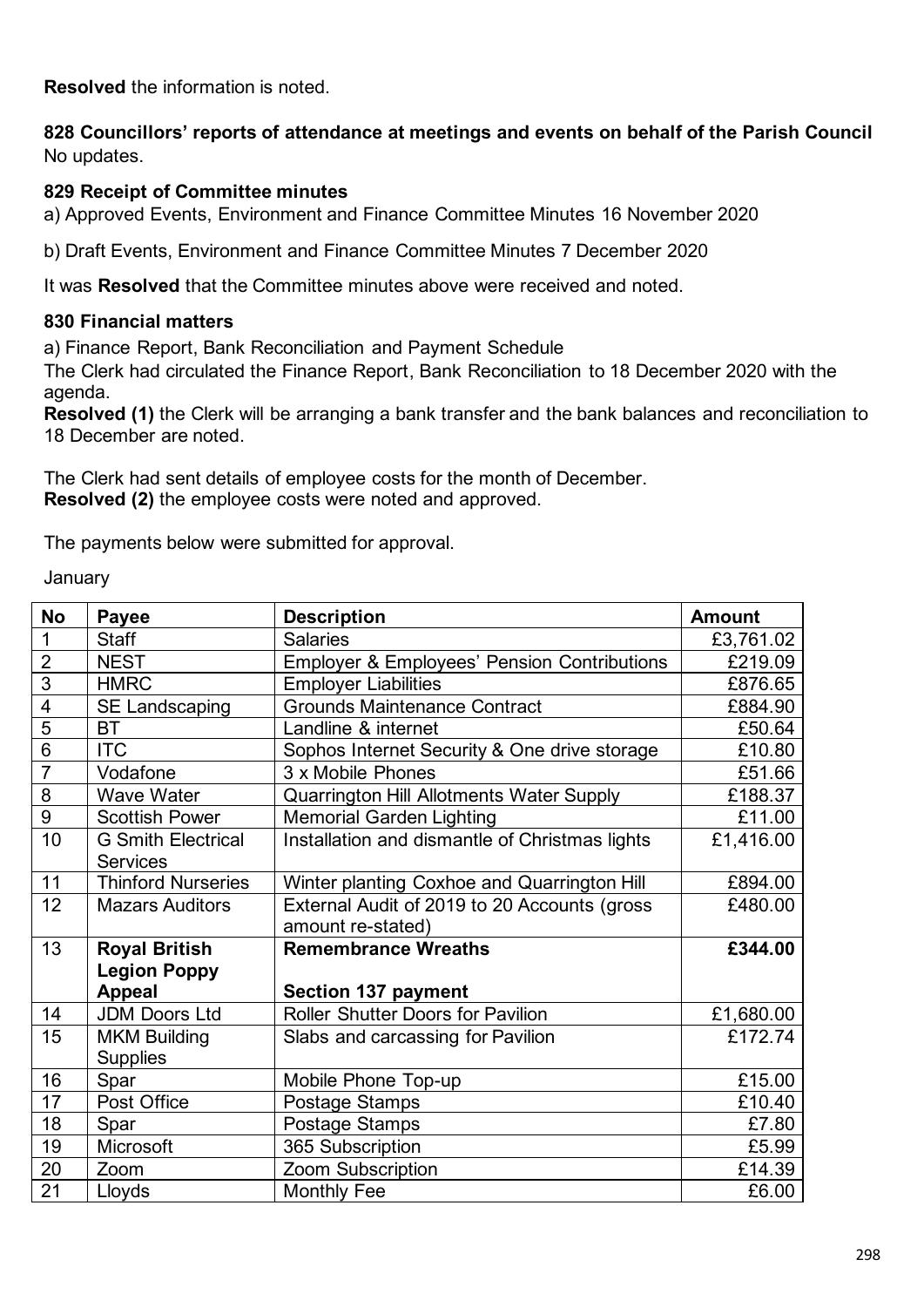Please note prices are gross, where VAT applies.

It was **Resolved (3)** the payments are approved.

#### b) Savings account

The Clerk is looking at a further savings account for the Council but has struggled to find a suitable account and will bring a report to the February meeting. It was **Resolved** the update is noted.

# c) Financial Regulations

The Clerk had circulated with the agenda the updated the Parish Council's Financial Regulations which have been amended at point 6.22. Councillors discussed increasing the amounts which can be delegated to the Clerk at points 4.1 and 4.5 from £500 to £1,000. It was **Resolved** to note the updated point 6.22 and agreed to increase the delegated amount to £1,000 at points 4.1 and 4.5 if agreed as appropriate by the Internal Auditor.

# d) Budget for 2020 to 21

The budget document showing the current financial year's budget was circulated with the agenda. It was **Resolved** the budget including projections for 2020 to 21 were noted.

# **831 Annual Action Plan**

The draft action plan for 2021 to 22 was presented to the Council for discussion. It was **Resolved** to agree the Parish Council's action plan for 2021 to 22 with the following additions:

- 2: add 'Foundry Row and Commercial Road'.
- 6: amend to 'Cassop cum Quarrington Parish Council and Durham County Council'.
- 12: amend to 'deliver in partnership a bungalow development on the Old School site and adjoining land ideally with a GP Surgery'.
- 13: amend to 'proceed with acquisition of land'.
- Add 15:, make necessary preparations to take on administration and maintenance of Quarrington Hill Churchyard as soon as possible.
- Add 16: consider acquisition of land behind Cornforth Lane to improve parking and provide community recreation facilities.
- Add 17: consider implications of introducing CCTV on Coxhoe front street and consult with residents on the issue prior to deciding to proceed.
- Add food bank to Community Pantry.

# **832 To agree the budget for the financial year 2021 to 2022**

The draft budget had been agreed at the Events, Environment and Finance Committee meeting on 7 December 2020. The Clerk had recommended some earmarked reserves and increasing the amount put aside for elections but this was not resolved by the Committee. The Clerk had circulated a budget document and report. The following were **Resolved:**

**(1)** to note the report and the information on reserves and the Reserves Policy; the information on Local Council Tax Reduction Scheme, tax base and government caps, and the budget considerations presented by the Clerk, and to note the budget document.

**(2)** to agree the Parish Council's budget for the financial year 2021 to 2022 as that agreed at the EEF Committee meeting in December 2020 with no amendments.

#### **833 To determine the Parish precept for 2021 to 2022**

The following were **Resolved:**

**(1)** to note the precept report.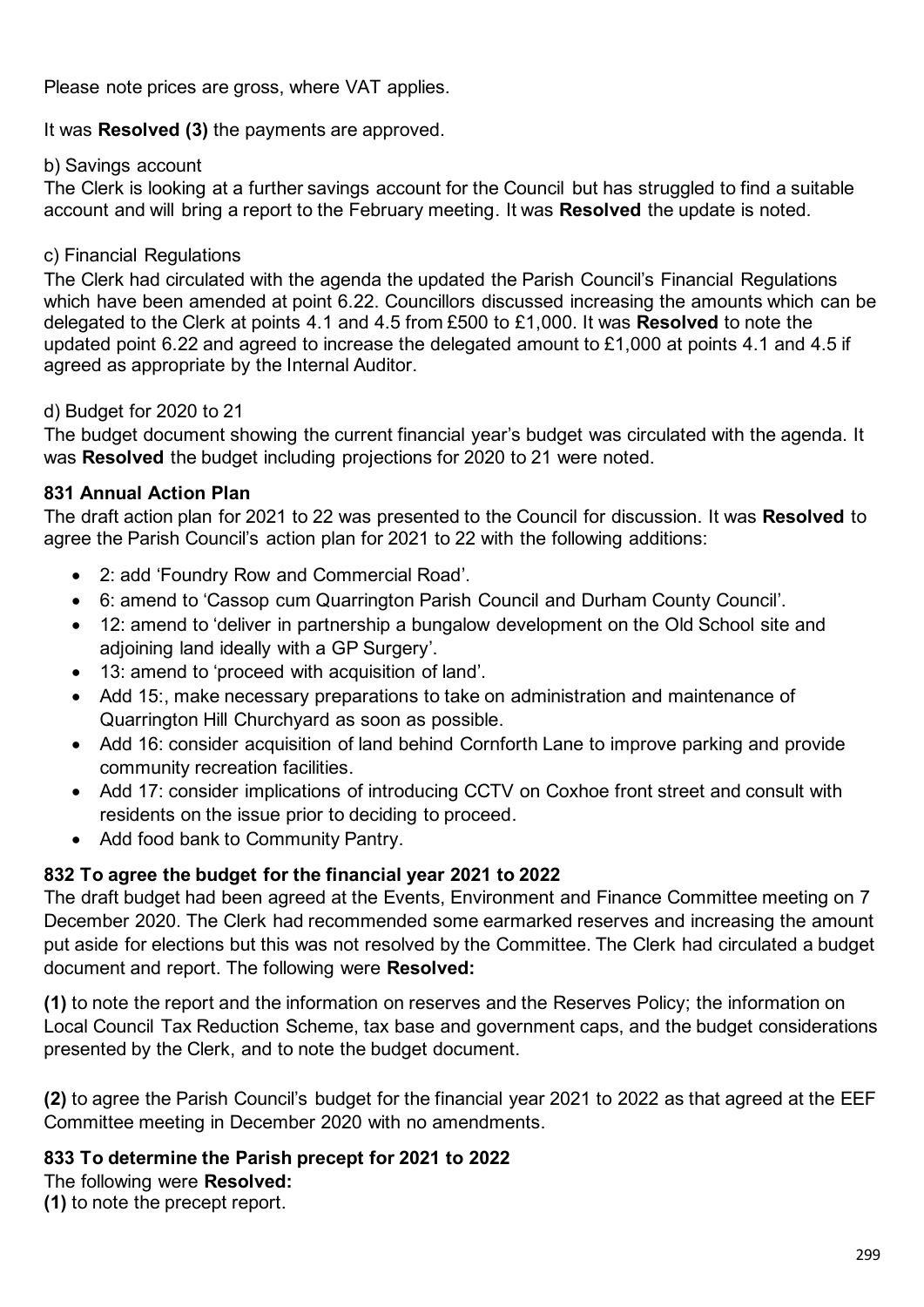**(2)** the Parish Council determines the precept for the next financial year at £137,651 which is a decrease of 0.1% to Band D properties.

**(3)** the Clerk to make the precept request to Durham County Council.

# **834 Clerk's Report**

The Clerk had circulated the Clerk's Report with the agenda.

a) Matters raised by residents

The Clerk had circulated details of matters raised by residents.

- Parking issues at Coxhoe Primary School
- Requirement of addition speed restrictions in the Village
- Issue with heavy Aggregate Industries wagons through Village
- Road outside Bogma Hall Farm

All matters had been passed on to County Councillor Dunn. It was **Resolved** the concerns of residents are noted.

b) Chronicle

The Clerk, the Chair and Vice Chair suggested the December issue of the Chronicle is delayed until the end of January 2021 then editions would be published in March or April, June, September and December 2021. It was **Resolved (1)** that the Council endorsed these dates, bearing in mind that the Chronicle may need to be moved due to Purdah when elections are held.

It was **Resolved (2)** to note the Clerk's Report.

#### **835 Youth Provision**

The Clerk had sent a report and had circulated the Youth Worker's report. She advised since the report had been produced the Officers had now had to revert back to online clubs and they are working on new ideas and will be updating the website and social media. Councillor Lowes commented on the work they had done around mental health was good and this was to be fed back to the Youth Team. It was **Resolved** to the note the report.

#### **836 Planning and Correspondence Report**

A report had been circulated with the agenda.

a) To consider planning applications

1. DM/20/03213/FPA 15 The Avenue, Coxhoe, DH6 4AD

It was Resolved to object to the application due to traffic and highway safety issues; overlooking other properties; development of land at the back of houses in this area and overdevelopment in this area of the village.

b) To note approved, withdrawn and refused applications There were no approved, withdrawn or refused applications this period.

c) To consider correspondence

Durham County Council 20mph Zone Order Burdon Way, Kennet Grove and Blackiston Close. It was **Resolved** the correspondence was noted.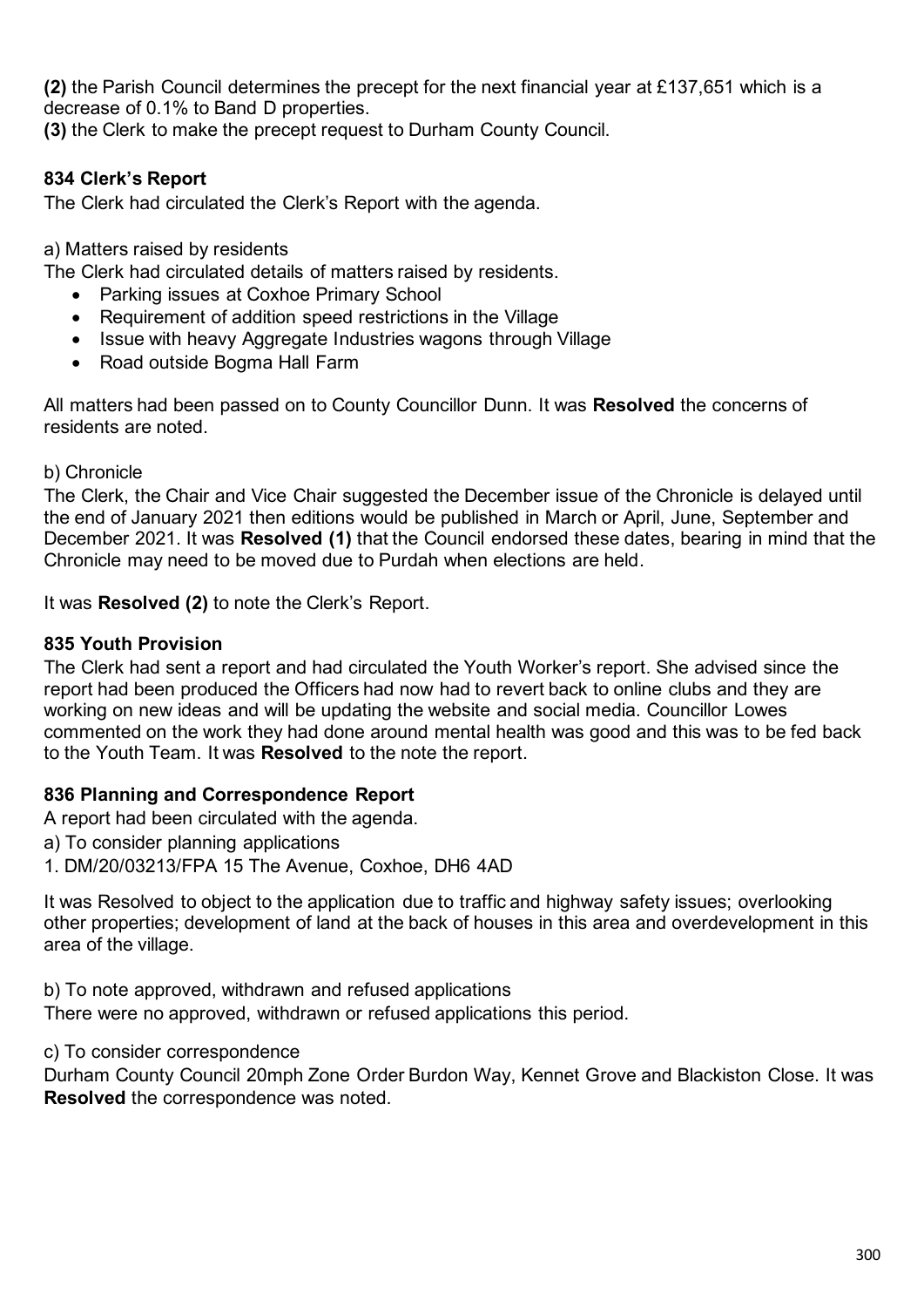d) Bulletins

|                         | <b>Date</b><br><b>Received</b> | <b>Received From</b>                             | Summary                                                                    |  |  |
|-------------------------|--------------------------------|--------------------------------------------------|----------------------------------------------------------------------------|--|--|
| $\blacksquare$          | 27.11.20                       | National Association of Local<br>Councils (NALC) | <b>Chief Executive's Bulletin</b>                                          |  |  |
| 2                       | 04.12.20                       | <b>NALC</b>                                      | <b>Chief Executive's Bulletin</b>                                          |  |  |
| 3                       | 08.12.20                       | <b>NALC</b>                                      | Newsletter – Breaking News 'Launches a<br>new guide on community business' |  |  |
| $\overline{\mathbf{4}}$ | 11.12.20                       | <b>Ruth Dickinson PCSO Durham</b><br>Police      | November Newsletter                                                        |  |  |
| 5                       | 11.12.20                       | <b>NALC</b>                                      | Chief Executive's Bulletin                                                 |  |  |
| 6                       | 15.12.20                       | <b>CDALC</b>                                     | Commemorative Plaques                                                      |  |  |

It was **Resolved** the bulletins were noted.

# **837 Coxhoe and Area Community Pantry and Community Response activity**

The Clerk had circulated a report with the agenda.

a) Community Pantry

Work continues to prepare and set up the Community Pantry.

It was **Resolved (1)** to note the report. It was **Resolved (2)** to approve the Clerk and Administration Officer taking food hygiene training at a cost of no more than £20 each.

#### b) Community Response Update

The Community Response activity continues with a number of volunteers and service users which the Administration Officer regularly contacts both volunteers and service users to review provision and make sure there are no issues. The 'Secret Santa' hampers were delivered on the 23 December to 30 children and young people. It was **Resolved (1)** to note the report.

It was **Resolved (2)** the Parish Councillors passed on their thanks to the volunteers and a letter would be issued. It was **Resolved (3)** to approve the continuation of this community support. It was **Resolved (4)** to approve the Neighbourhood Budget Small grant application and the activity for Secret Santa hampers.

#### **838 To consider a response to consultations**

a) Double taxation consultation (County Durham Association of Local Councils) It was **Resolved (1)** the Parish Council response will be that County Durham Association of Local Councils and Durham County Council should take no further action.

b) Centralised Custody Suite consultation (Durham Constabulary)

It was **Resolved (2)** the Parish Council objects to this proposal; the Council does not believe the consultation is meaningful as costs of upgrading other sites were not provided, and the Parish Council has concerns in relation to the amount of traffic which may come through Coxhoe and Quarrington Hill, and concerns about the escalating number of vehicles using sirens in residential areas.

c) North East Transport Plan consultation (North East Joint Transport Committee) It was **Resolved (3)** the Parish Council support the plan and consultation and want to be consulted and involved in local developments in the North East Transport Plan.

Councillor Slater left the meeting at this point.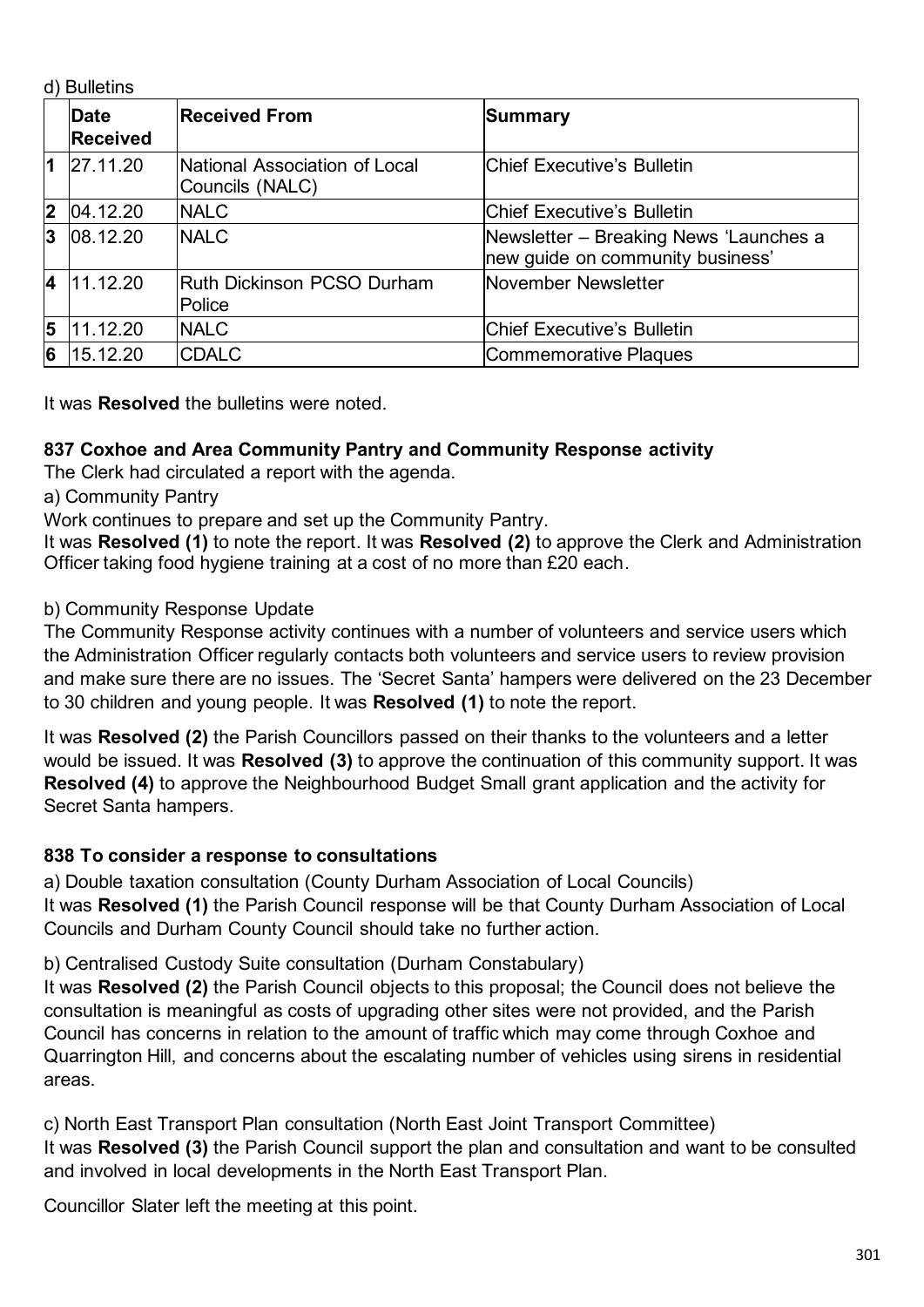# **834 To consider the Council's tender for hanging baskets and planters**

The Clerk had circulated the Tender Schedule Introduction and Tender Service Agreement with the agenda. The tender is due for renewal from May 2021. The Clerk recommends that the Council approaches a three-year tender, and asked if the Councillors wish to amend anything in the tender.

It was **Resolved (1)** the tender documents were noted. It was **Resolved (2)** in addition to the planters already in place, planting in front of the Miners' Memorial on Quarrington Hill village green would be added. It was **Resolved (3)** to agree the delegation to the Clerk of the tendering process in accordance with Council policies.

#### **835 Land, Buildings and Open Spaces**

a) Neighbourhood Planning

An open meeting with the public has been proposed for Monday 18 January 2021 at 6pm and invitations will be sent to all who had completed the surveys. Funding can be obtained for the process.

It was **Resolved (1)** the note the report. It was **Resolved (2)** to approve the Clerk, in consultation with the County Council's Officer offering assistance and the Chair or Vice Chair as necessary to begin the process for applying for funding. It was **Resolved (3)** to proceed with the proposed meeting on the 18 January 2021.

# b) Foundry Row

The Clerk had declared an interest in this item. A report was circulated which detailed advice received from the Solicitor and Councillor Dunn's summarised response. County Councillor Blakey offered to contact County Council Officers about drainage. The following were **Resolved:**

**(1)** to note the report and the Council's commitment to improve this corner of the village green and provide parking for businesses.

**(2)** to approve Meikles Solicitors to proceed with the deed of easement and to ensure the Parish Council's legal title is correct.

**(3)** to erect the fence as in the report provided, requesting this at the expense of the resident. **(4)** to contact contractors to start work on the site to spread chippings and erect fencing once drainage is addressed.

# **836 Community Reports**

a) Quarrington Hill Community Centre No report.

b) Coxhoe Village Hall

No report.

c) Active Life at Coxhoe

No Report. Councillors Dunn and Lavelle said the centre had reopened but now had to close again. The roof had been repaired and the grant had been approved for the CCTV in the park area.

d) Coxhoe History Group

The History Group had sent in a report that they are hopeful things will improve soon and they have prepared a programme for 2021 starting April, subject to the situation at the time.

e) Coxhoe Community Watch

No Report. Councillor N Brown said the Community Watch patrol had suffered intimidation from a large group of younger people and that elections for Co-ordinators will be held when possible.

It was **Resolved** to note the above, and the History Group programme for 2021 would go into the **Chronicle** 

#### **837 Date and time of next meeting**

**Resolved** the next meeting will be held on Wednesday 3 February 2021 at 6.30pm.